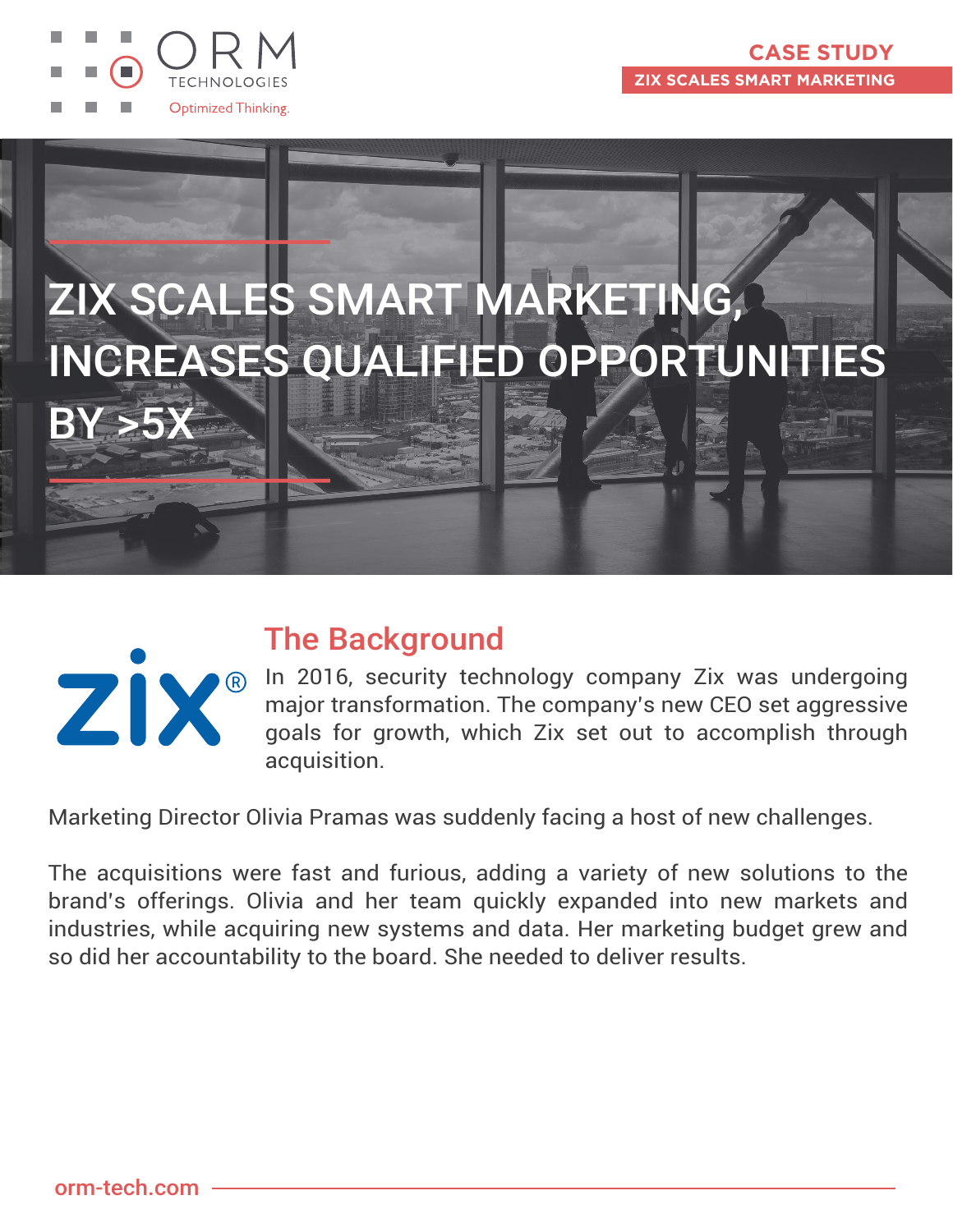# **The Challenge**

Like most marketers, Olivia needed a clear view of which marketing programs were impacting revenue so she could maximize her leads to sales (and keep her directors happy). But the team's manual processes for attribution and reporting were holding them back—they were time-consuming and unreliable. She struggled to get a clear view of her opportunities across her siloed technologies, and manpower was running thin.

As Zix continued to expand, Olivia needed a smart marketing strategy that could scale for success across markets.

### **The Solution**

Olivia partnered with ORM Technologies to analyze her existing marketing and sales data across systems, predict her best opportunities, and optimize her future plans. She put ORM's advanced machine learning platform to use to design a robust account-based marketing (ABM) program with three aims:

### **1. Acquire new customers.**



ORM analyzes all accounts in Zix's database, then uses a machine learning model to prioritize and predict which leads are most likely to become customers.

### **2. Grow and cross-sell existing customers.**



Olivia also uses ORM's machine learning to determine which of her existing customers are most likely to respond to cross-sell offers for each new product line.

### **3. Retain existing customers.**



The ORM platform helps Olivia to proactively identify those customers most at risk for non-renewal.



We needed to be able to scale for future growth … We weren't going to have more people right away, so we needed to invest in tools that would make us more efficient and effective as a team.



If we didn't have this tool, we'd be doing all this work manually. Creating a profile of our best customers, seeing which accounts in the database match that profile. We'd have none of the insights ORM pulls in—like engagement with our website or marketing emails. Or we'd have to spend a lot of time going across platforms to get that information. They aggregate everything into one view. It feels like an additional person on our team.



With these predictions in place, Olivia and her team deploy highly targeted, omnichannel ABM programs to each audience—not a penny wasted. Plus, her ORM platform allows her to quickly and accurately measure results.